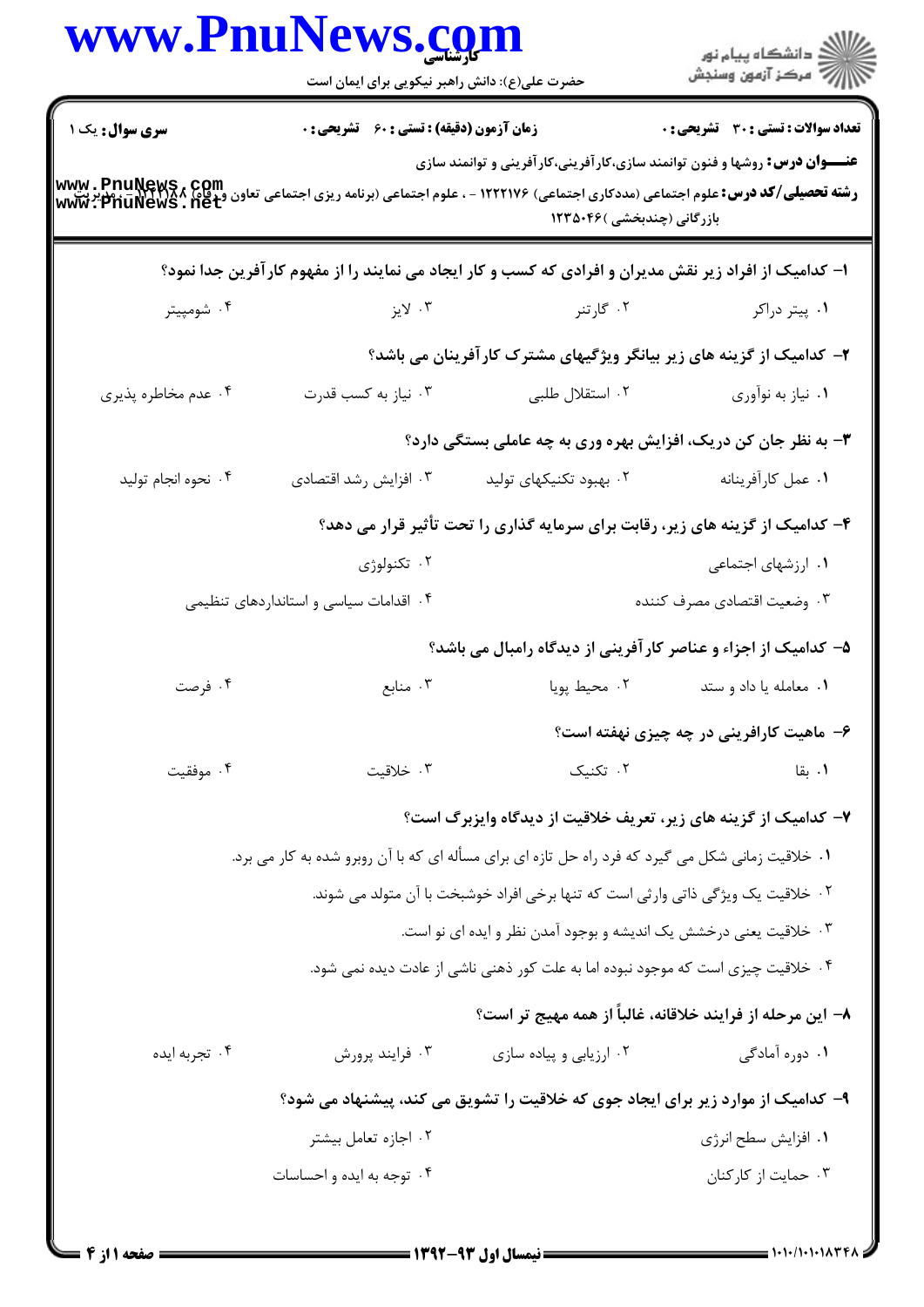| ڪ دانشڪاه پيام نور<br>ر∕ سرڪز آزمون وسنڊش |                                                                                                                   | www.Pnulvews.co<br>حضرت علی(ع): دانش راهبر نیکویی برای ایمان است                                        |                                                                                                                                                                                                                                              |
|-------------------------------------------|-------------------------------------------------------------------------------------------------------------------|---------------------------------------------------------------------------------------------------------|----------------------------------------------------------------------------------------------------------------------------------------------------------------------------------------------------------------------------------------------|
| تعداد سوالات : تستي : 30 ٪ تشريحي : 0     |                                                                                                                   | <b>زمان آزمون (دقیقه) : تستی : 60 ٪ تشریحی : 0</b>                                                      | <b>سری سوال : ۱ یک</b>                                                                                                                                                                                                                       |
|                                           | <b>عنـــوان درس:</b> روشها و فنون توانمند سازی،کار آفرینی،کار آفرینی و توانمند سازی<br>بازرگانی (چندبخشی )۱۲۳۵۰۴۶ |                                                                                                         | <b>رشته تحصیلی/کد درس: ع</b> لوم اجتماعی (مددکاری اجتماعی) ۱۲۲۲۱۷۶ - ، علوم اجتماعی (برنامه ریزی اجتماعی تعاون ورفاه) www. PnuNews.<br>ر <b>شته تحصیلی/کد درس:</b> علوم اجتماعی (مددکاری اجتماعی) ۱۲۲۲۱۷۶ - ، علوم اجتماعی (برنامه ریزی اجتم |
| ایده هایشان را مطرح نمایند؟               |                                                                                                                   |                                                                                                         | ∙ا− اساس و فلسفه ایجاد این تکنیک این بوده است که افراد در تکنیک گروهی به علت شرم و خجالت نمی توانستند بعضی از                                                                                                                                |
| <b>۰۱</b> دلفی                            |                                                                                                                   | ۰۲ گردش تخیلی                                                                                           |                                                                                                                                                                                                                                              |
| ۰۳ تکنیک گروه اسمی                        |                                                                                                                   | ۰۴ تجزیه و تحلیل مورفولوژیک                                                                             |                                                                                                                                                                                                                                              |
|                                           |                                                                                                                   | 11- بر اساس این استراتژی، سازمان ها محصولات جدیدی نمی سازند مگر بر حسب سفارش مشتری؟                     |                                                                                                                                                                                                                                              |
| ۰۱ تقلیدی                                 | ۰۲ دفاعی                                                                                                          | ۰۳ وابسته                                                                                               | ۰۴ تهاجمی                                                                                                                                                                                                                                    |
|                                           | ۱۲- در این سطح از نوآوری، مسائلی از حوزه فناوری کشف می شوند نه از حوزه علم؟                                       |                                                                                                         |                                                                                                                                                                                                                                              |
| ۰۱ سطح یک                                 | ۲. سطح دو                                                                                                         | ۰۳ سطح سه                                                                                               | ۰۴ سطح چهار                                                                                                                                                                                                                                  |
|                                           | ۱۳- کدامیک از گزینه های زیر از معتبرترین منابع خارجی فرصت نوآوری است؟                                             |                                                                                                         |                                                                                                                                                                                                                                              |
| ٠١ نيازهاي فرايندي                        |                                                                                                                   | ۰۲ ویژگیهای جمعیت                                                                                       |                                                                                                                                                                                                                                              |
| ۰۳ تغییرات صنعت و بازار                   |                                                                                                                   | ۰۴ رویدادهای غیر منتظره                                                                                 |                                                                                                                                                                                                                                              |
| ۱۴- صاحبان کسب و کار کوچک نیازمند به :    |                                                                                                                   |                                                                                                         |                                                                                                                                                                                                                                              |
| ۰۱ تصمیم گیری های سریع و پایدارند.        |                                                                                                                   | ۰۲ برنامه ریزی هستند.                                                                                   |                                                                                                                                                                                                                                              |
| ۰۳ سودآوری هستند.                         |                                                                                                                   | ۰۴ انعطاف پذیری هستند.                                                                                  |                                                                                                                                                                                                                                              |
| ۱۵– کدامیک پیش نیاز هر معامله جدید است؟   |                                                                                                                   |                                                                                                         |                                                                                                                                                                                                                                              |
| ۰۱ خلاقیت و نوآوری                        |                                                                                                                   | ۰۲ كشف فرصتها                                                                                           |                                                                                                                                                                                                                                              |
| ۰۳ تحقیق و جمع آوری اطلاعات               |                                                                                                                   | ۰۴ سرمايه                                                                                               |                                                                                                                                                                                                                                              |
|                                           | ۱۶– کدام یک از افراد زیر را پدر مدیریت نوین می شناسند؟                                                            |                                                                                                         |                                                                                                                                                                                                                                              |
| ۰۱ ارنست هندرسون                          | ۰۲ آلفرد اسلوان                                                                                                   | ۰۳ دیوید اوگلیوی                                                                                        | ۰۴ هنری کایزر                                                                                                                                                                                                                                |
|                                           | ۱۷- کدامیک از گزینه های زیر نیل به هدف را میسر می سازد؟                                                           |                                                                                                         |                                                                                                                                                                                                                                              |
| ۰۱ ارتباطات                               | ۰۲ انگیزش                                                                                                         | ۰۳ هدایت و رهبری                                                                                        | ۰۴ سازماندهی                                                                                                                                                                                                                                 |
|                                           |                                                                                                                   | ۱۸– کدامیک از موارد زیر بر اساس برنامه ها از جمله وظایف مهم همه مدیران در هر رده و سطح سازمانی می باشد؟ |                                                                                                                                                                                                                                              |
| ۰۱ سنجش عملکردها                          | ۰۲ کنترل                                                                                                          | ۰۳ هماهنگی                                                                                              | ۰۴ تغییر                                                                                                                                                                                                                                     |

 $\blacksquare$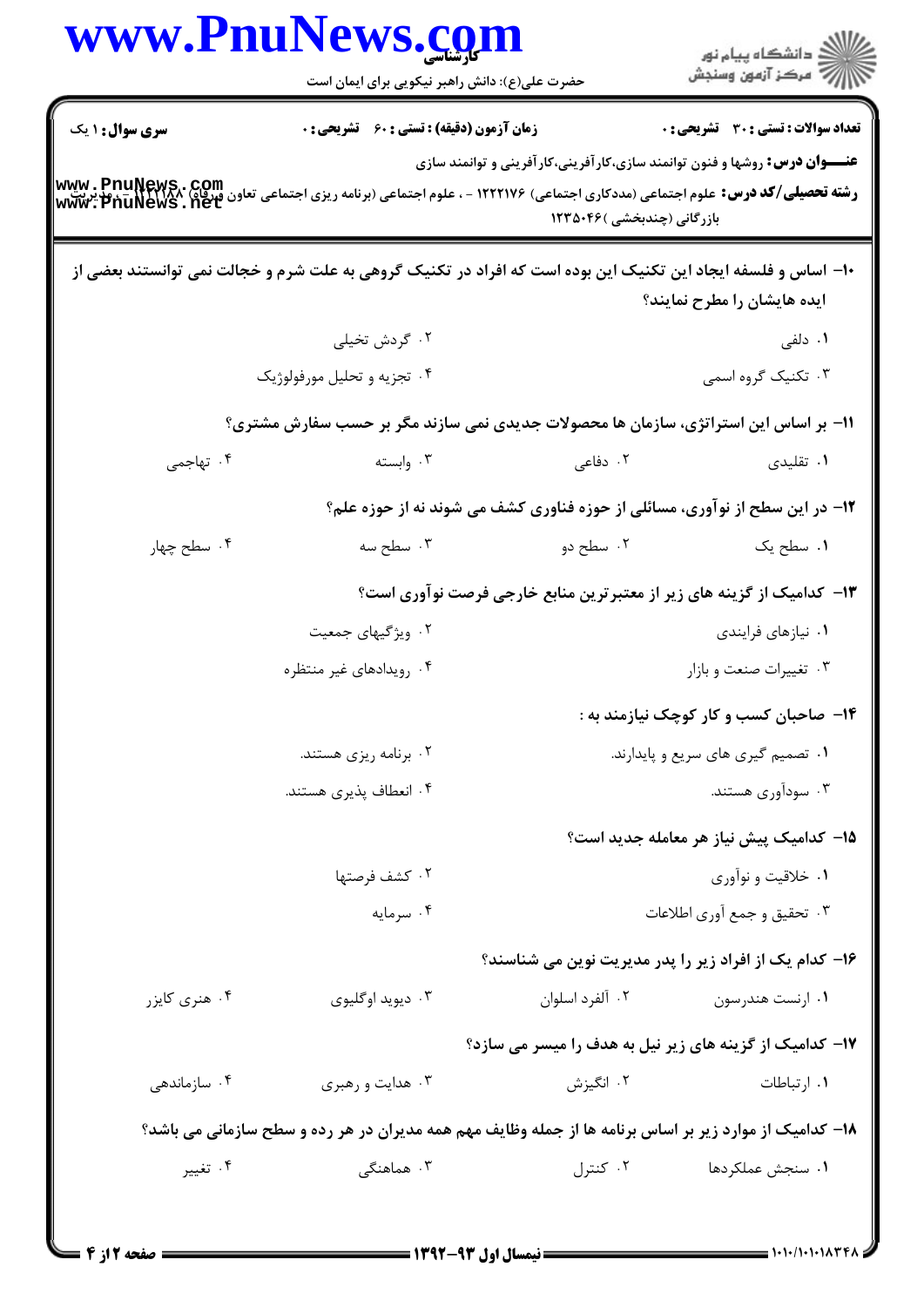|                                                                                                                                                                    | www.PnuNews.com<br>حضرت علی(ع): دانش راهبر نیکویی برای ایمان است                                                                                          |                                                                                                                   | ر<br>دانشڪاه پيام نور)<br>ا∛ مرکز آزمون وسنڊش |  |
|--------------------------------------------------------------------------------------------------------------------------------------------------------------------|-----------------------------------------------------------------------------------------------------------------------------------------------------------|-------------------------------------------------------------------------------------------------------------------|-----------------------------------------------|--|
| <b>سری سوال : ۱ یک</b>                                                                                                                                             | <b>زمان آزمون (دقیقه) : تستی : 60 ٪ تشریحی : 0</b>                                                                                                        |                                                                                                                   | تعداد سوالات : تستى : 30 ٪ تشريحي : 0         |  |
|                                                                                                                                                                    | <b>رشته تحصیلی/کد درس:</b> علوم اجتماعی (مددکاری اجتماعی) ۱۲۲۲۱۷۶ - ، علوم اجتماعی (برنامه ریزی اجتماعی تعاون ورفاه) www . PnuNews<br>www . PnuNews . net | <b>عنـــوان درس:</b> روشها و فنون توانمند سازی،کار آفرینی،کار آفرینی و توانمند سازی<br>بازرگانی (چندبخشی )۱۲۳۵۰۴۶ |                                               |  |
|                                                                                                                                                                    | ۱۹– کدامیک از صاحبنظران زیر مدیریت کیفیت جامع را به عنوان یک سیستم بی نقص توصیف می کند؟                                                                   |                                                                                                                   |                                               |  |
| ۰۴ کرازبی                                                                                                                                                          | ۰۳ دمینگ                                                                                                                                                  | ۰۲ کاتلر                                                                                                          | ۰۱ جوزان                                      |  |
| +۲- شرکتی بازرگانی است که تمام سرمایه آن به طور انحصاری توسط مؤسسین تأمین گردیده و سرمایه آن به سهام تقسیم<br>شده و مسئولیت صاحبان سهام محدود به مبلغ اسمی آنهاست؟ |                                                                                                                                                           |                                                                                                                   |                                               |  |
|                                                                                                                                                                    | ۰۲ شرکت سهامی خاص                                                                                                                                         |                                                                                                                   | ۰۱ شرکت سهامی عام                             |  |
|                                                                                                                                                                    | ۰۴ شرکت تضامنی                                                                                                                                            |                                                                                                                   | ۰۳ شرکت با مسئوليت محدود                      |  |
|                                                                                                                                                                    | <b>۲۱</b> - کدامیک از گزینه های زیر باعث فراهم آمدن امکان وقوع تغییرات و تأثیرگذاری مثبت آنها می شود؟                                                     |                                                                                                                   |                                               |  |
|                                                                                                                                                                    | ۰۲ نهادینه سازی فرصت به عنوان هدف مشترک                                                                                                                   |                                                                                                                   | ۰۱ افزایش درک فرصتها                          |  |
|                                                                                                                                                                    | ۰۴ عمليات انعطاف پذير                                                                                                                                     |                                                                                                                   | ۰۳ وجود سیستم پاداش مرتبط با نوآوری           |  |
|                                                                                                                                                                    | ۲۲- در چه سالی تحقیق در خصوص آموزش کارآفرینی همچون یک رشته جدید مورد توجه قرار گرفت؟                                                                      |                                                                                                                   |                                               |  |
| 1996.5                                                                                                                                                             | 199.7                                                                                                                                                     | $19\lambda\Delta$ .                                                                                               | $191 \cdot .1$                                |  |
|                                                                                                                                                                    |                                                                                                                                                           | <b>۲۳</b> - در فلسفه پیتر دراکر هدف نهایی یک بنگاه چیست؟                                                          |                                               |  |
|                                                                                                                                                                    | ۰۲ توسعه سرمایه انسانی                                                                                                                                    |                                                                                                                   | ٠١ أفرينش منابع اجتماعي                       |  |
|                                                                                                                                                                    | ۰۳ حفظ ویژگیهای اصلی<br>۰۴ تعیین هدف یا بینش مشترک                                                                                                        |                                                                                                                   |                                               |  |
|                                                                                                                                                                    | ۲۴– کدامیک از گزینه های زیر، یک سازمان را به سمت اداری شدن به جای کارآفرینانه شدن سوق می دهد؟                                                             |                                                                                                                   |                                               |  |
|                                                                                                                                                                    | ۰۲ معیار عملکرد                                                                                                                                           |                                                                                                                   | ۰۱ هنجارهای اجتماعی                           |  |
| ۰۴ کاستن از شدت جریان عبور فرصت                                                                                                                                    |                                                                                                                                                           |                                                                                                                   | ۰۳ قواعد و مقررات سیاسی                       |  |
|                                                                                                                                                                    | ۲۵– این حالت برای اطمینان از تداوم فعالیت سازمان و مشارکت بازیگران فعلی تنها پروژه هایی که با منابع موجود سازمان                                          | تناسب داشته و قابل پذیرش می باشند به اجرا در می آیند؟                                                             |                                               |  |
| ۰۴ کاهش ریسک                                                                                                                                                       | ۰۳ مديريت تعادل                                                                                                                                           | ۰۲ اقدام گرایی                                                                                                    | ۰۱ مذاکره استراتژی                            |  |
|                                                                                                                                                                    |                                                                                                                                                           | ۲۶– فرایند تعهد به منابع از طریق کدام عامل بر قلمرو کارآفرینانه تأثیر گذار است؟                                   |                                               |  |
|                                                                                                                                                                    | ۰۲ حقوق انگیزشی                                                                                                                                           |                                                                                                                   | ۰۱ چرخش مدیریتی                               |  |
|                                                                                                                                                                    | ۰۴ تقاضاهای بین المللی                                                                                                                                    |                                                                                                                   | ۰۳ سیستم های تخصصی بودجه و سرمایه             |  |
| = صفحه 13 : 4                                                                                                                                                      | ــــــــ نیمسال اول ۹۳-۱۳۹۲ ـــــــــ                                                                                                                     |                                                                                                                   |                                               |  |